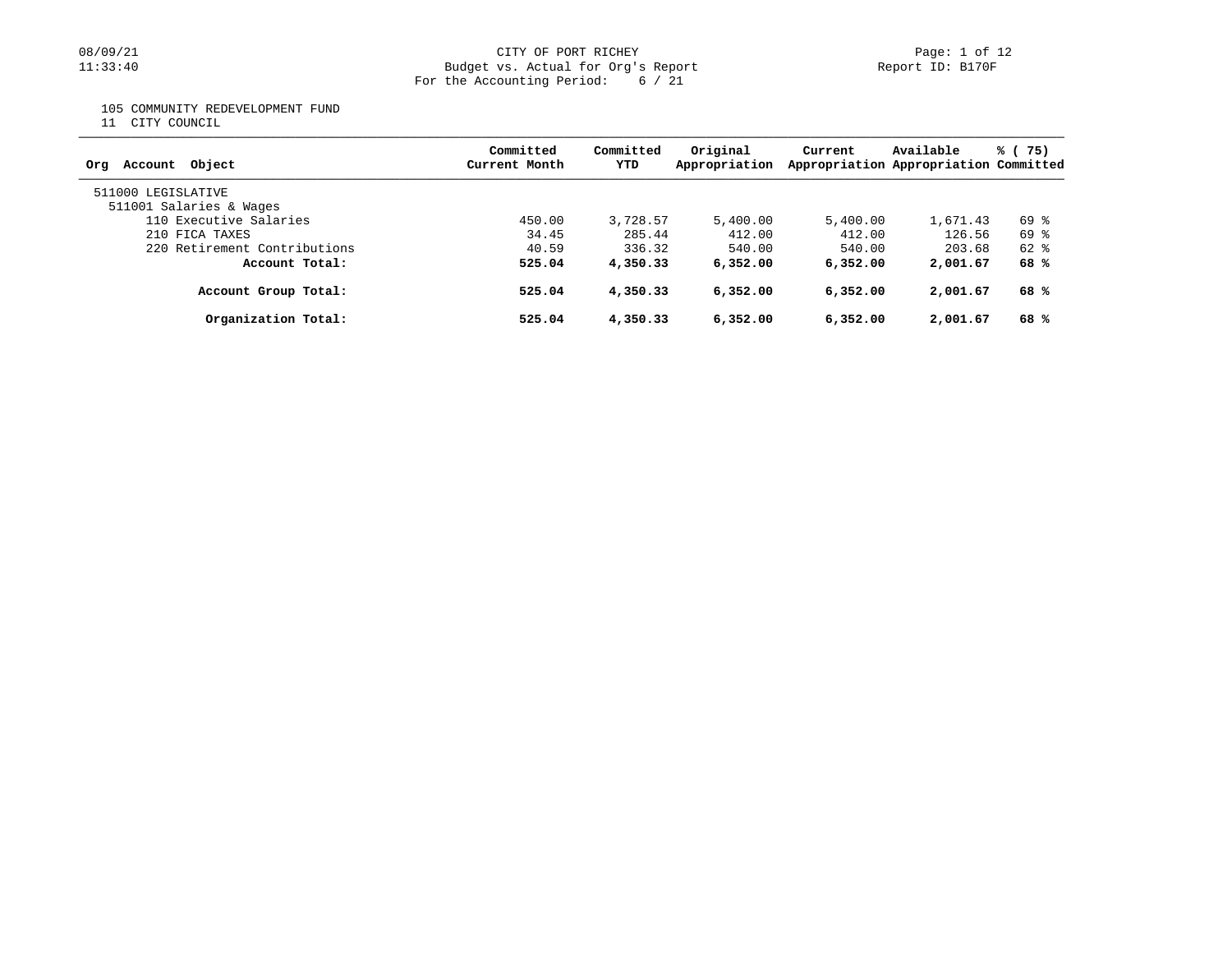### 08/09/21 CITY OF PORT RICHEY Page: 2 of 12 11:33:40 Budget vs. Actual for Org's Report Report ID: B170F For the Accounting Period: 6 / 21

### 105 COMMUNITY REDEVELOPMENT FUND

12 ADMINISTRATIVE

| Object<br>Account<br>Org             | Committed<br>Current Month | Committed<br>YTD | Original<br>Appropriation | Current   | Available<br>Appropriation Appropriation Committed | % (75)    |
|--------------------------------------|----------------------------|------------------|---------------------------|-----------|----------------------------------------------------|-----------|
| 512000 EXECUTIVE                     |                            |                  |                           |           |                                                    |           |
| 512001 Salaries & Wages              |                            |                  |                           |           |                                                    |           |
| 120 Regular Salaries & Wages         | 5,535.07                   | 36,114.79        | 47,850.00                 | 47,850.00 | 11,735.21                                          | 75 %      |
| 140 Overtime                         | 6.38                       | 6.38             | 0.00                      | 0.00      | $-6.38$                                            | $***$ 8   |
| 149 Vehicle Allowance - City Manager | 30.00                      | 30.00            | 450.00                    | 450.00    | 420.00                                             | 7 %       |
| 210 FICA TAXES                       | 407.50                     | 2,713.14         | 3,661.00                  | 3,661.00  | 947.86                                             | 74 %      |
| 220 Retirement Contributions         | 552.77                     | 3,577.84         | 4,786.00                  | 4,786.00  | 1,208.16                                           | 75 %      |
| 230 Health Insurance - Employee      | 1,287.36                   | 6,881.58         | 5,212.00                  | 5.212.00  | $-1.669.58$                                        | $132$ $%$ |
| Account Total:                       | 7,819.08                   | 49,323,73        | 61,959.00                 | 61,959.00 | 12,635.27                                          | 80 %      |
| Account Group Total:                 | 7,819.08                   | 49,323.73        | 61,959.00                 | 61,959.00 | 12,635.27                                          | 80 %      |
| Organization Total:                  | 7,819.08                   | 49,323.73        | 61,959.00                 | 61,959.00 | 12,635.27                                          | 80%       |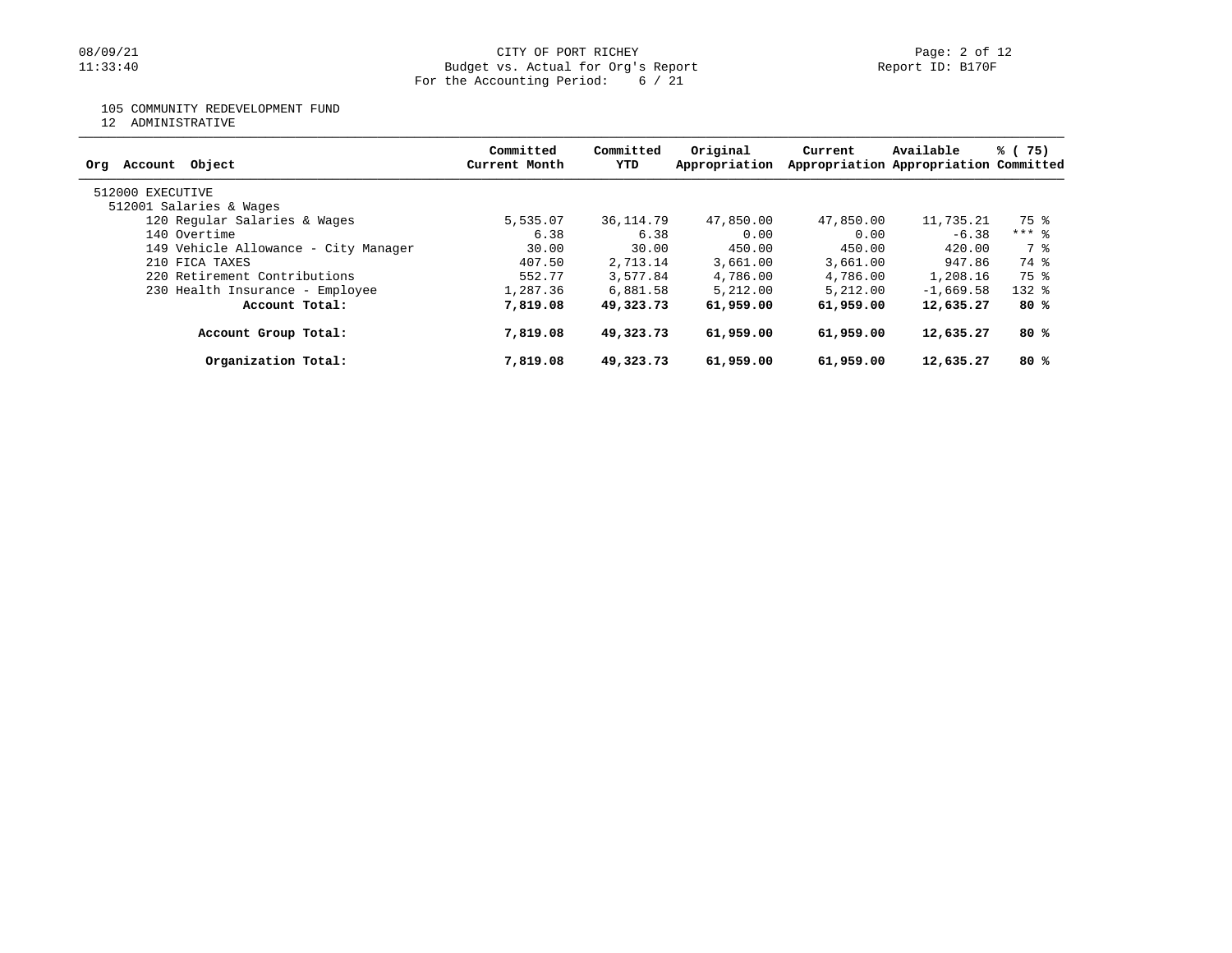# 08/09/21 CITY OF PORT RICHEY Page: 3 of 12<br>
Budget vs. Actual for Org's Report Page: 1 Page: 3 of 12<br>
Page: 3 of 12 Budget vs. Actual for Org's Report For the Accounting Period: 6 / 21

105 COMMUNITY REDEVELOPMENT FUND

13 FINANCE

| Account Object<br>Orq             | Committed<br>Current Month | Committed<br>YTD | Original<br>Appropriation | Current   | Available<br>Appropriation Appropriation Committed | % (75)              |
|-----------------------------------|----------------------------|------------------|---------------------------|-----------|----------------------------------------------------|---------------------|
| 513000 FINANCIAL & ADMINISTRATIVE |                            |                  |                           |           |                                                    |                     |
| 513001 Salary & Wages             |                            |                  |                           |           |                                                    |                     |
| 120 Regular Salaries & Wages      | 1,278.24                   | 12,928.19        | 19,854.00                 | 19,854.00 | 6,925.81                                           | 65 %                |
| 140 Overtime                      | 0.00                       | 3.60             | 0.00                      | 0.00      | $-3.60$                                            | $***$ $\frac{6}{5}$ |
| 210 FICA TAXES                    | 97.77                      | 981.01           | 2,662.00                  | 2,662.00  | 1,680.99                                           | 378                 |
| 220 Retirement Contributions      | 127.82                     | 1,299.09         | 1,992.00                  | 1,992.00  | 692.91                                             | 65 %                |
| 230 Health Insurance - Employee   | 387.53                     | 2,098.87         | 4,111.00                  | 4,111.00  | 2,012.13                                           | $51$ $%$            |
| Account Total:                    | 1,891.36                   | 17,310.76        | 28,619.00                 | 28,619.00 | 11,308.24                                          | 60 %                |
| Account Group Total:              | 1,891.36                   | 17,310.76        | 28,619.00                 | 28,619.00 | 11,308.24                                          | 60 %                |
| Organization Total:               | 1,891.36                   | 17,310.76        | 28,619.00                 | 28,619.00 | 11,308.24                                          | 60 %                |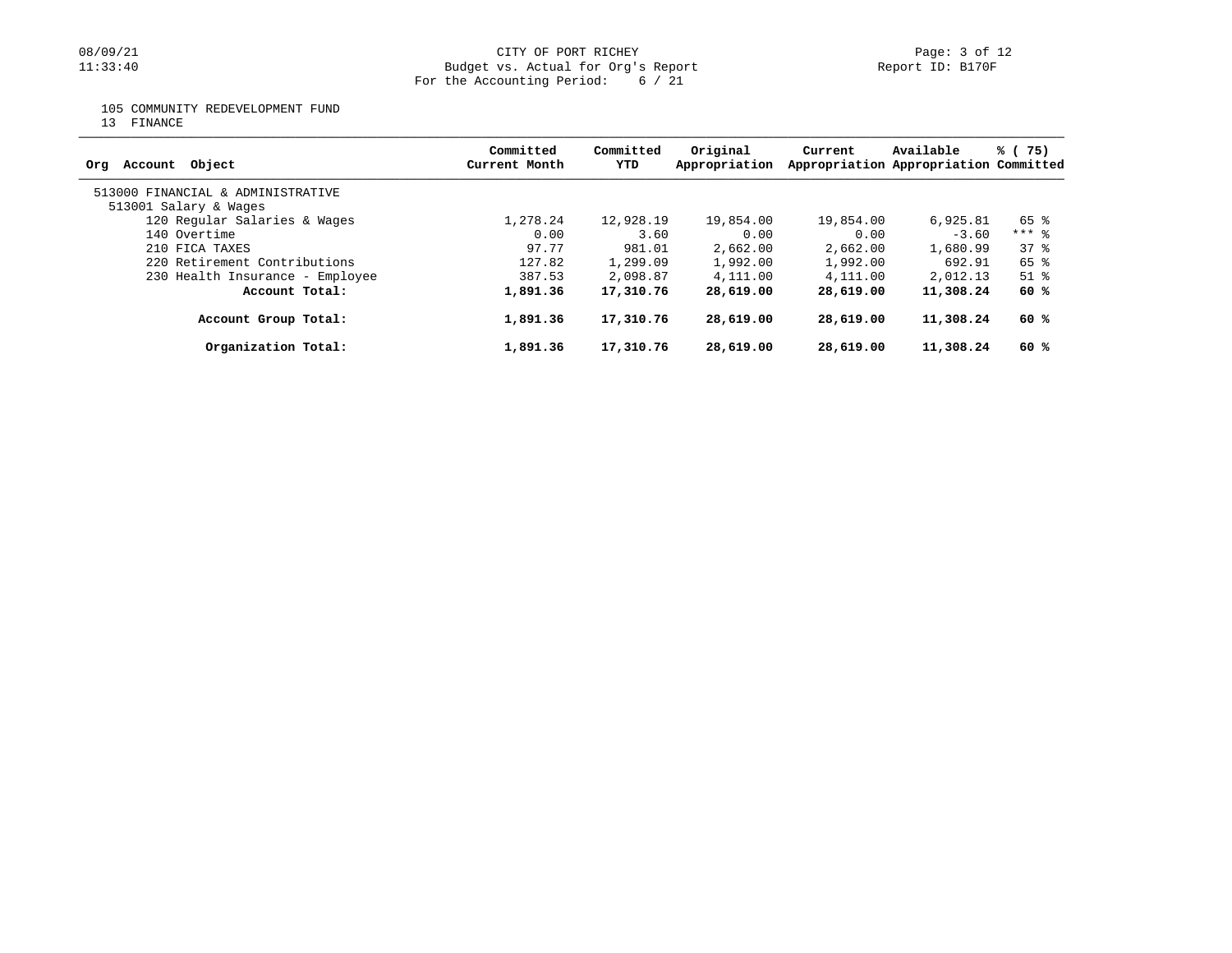## 08/09/21 CITY OF PORT RICHEY Page: 4 of 12<br>11:33:40 Budget vs. Actual for Org's Report (Report ID: B170F Budget vs. Actual for Org's Report For the Accounting Period: 6 / 21

105 COMMUNITY REDEVELOPMENT FUND

14 LEGAL

| Account Object<br>Orq                         | Committed<br>Current Month | Committed<br>YTD | Original<br>Appropriation | Current   | Available<br>Appropriation Appropriation Committed | % (75)    |
|-----------------------------------------------|----------------------------|------------------|---------------------------|-----------|----------------------------------------------------|-----------|
| 514000 LEGAL<br>514300 Operating Expenditures |                            |                  |                           |           |                                                    |           |
| 319 City Attorney                             | 869.50                     | 13,159.90        | 10,000.00                 | 10,000.00 | $-3, 159, 90$                                      | $132$ $%$ |
| Account Total:                                | 869.50                     | 13,159.90        | 10,000.00                 | 10,000.00 | $-3,159.90$                                        | $132*$    |
| Account Group Total:                          | 869.50                     | 13,159.90        | 10,000.00                 | 10,000.00 | $-3,159.90$                                        | $132*$    |
| Organization Total:                           | 869.50                     | 13,159.90        | 10,000.00                 | 10,000.00 | $-3,159.90$                                        | $132*$    |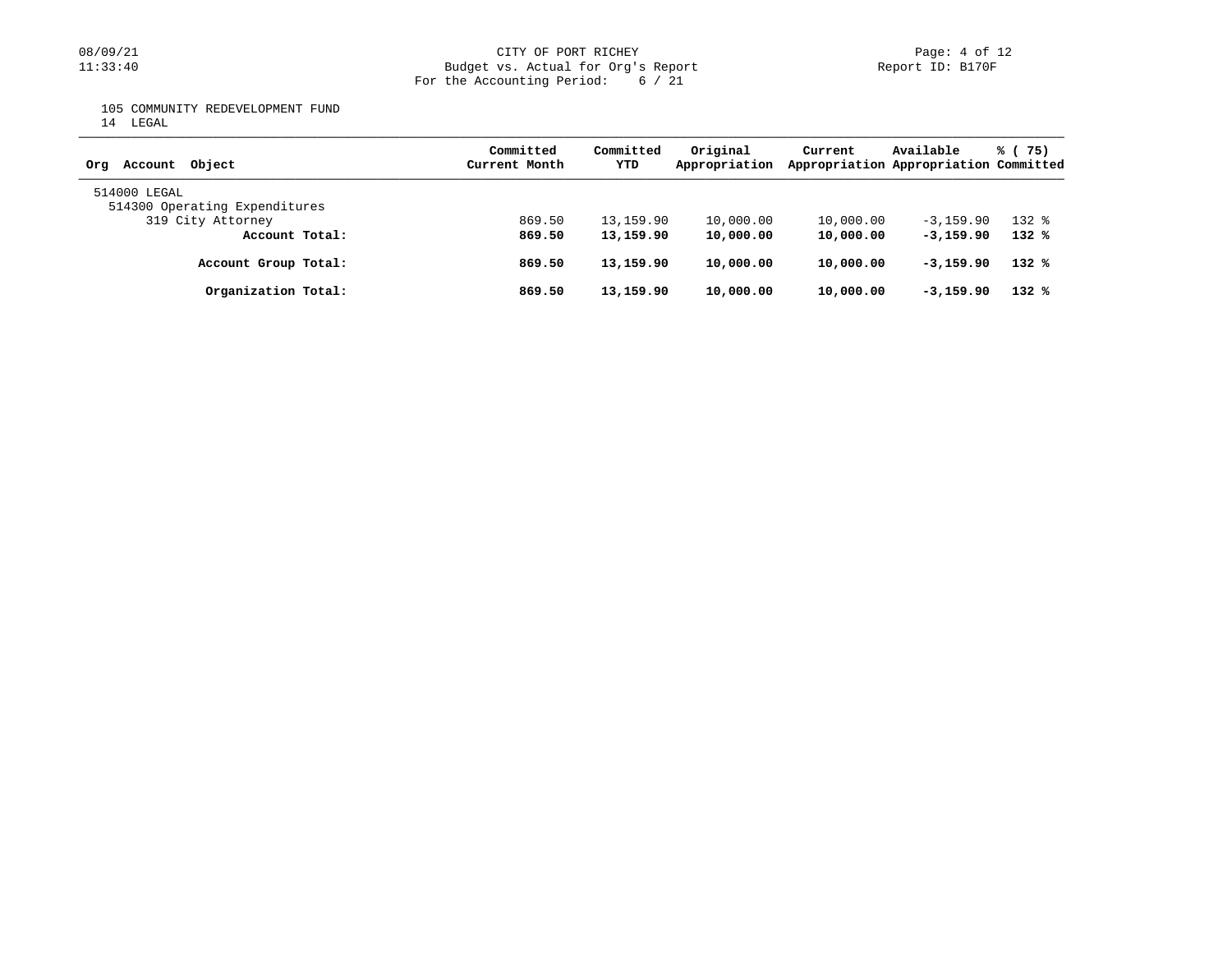### 08/09/21 CITY OF PORT RICHEY Page: 5 of 12 11:33:40 Budget vs. Actual for Org's Report Report ID: B170F For the Accounting Period: 6 / 21

105 COMMUNITY REDEVELOPMENT FUND

21 POLICE DEPARTMENT

| Account Object<br>Orq            | Committed<br>Current Month | Committed<br>YTD | Original<br>Appropriation | Current    | Available<br>Appropriation Appropriation Committed | % (75)  |
|----------------------------------|----------------------------|------------------|---------------------------|------------|----------------------------------------------------|---------|
| 521000 LAW ENFORCEMENT           |                            |                  |                           |            |                                                    |         |
| 521001 Salaries & Wages          |                            |                  |                           |            |                                                    |         |
| 120 Regular Salaries & Wages     | 6,201.02                   | 56,595.02        | 78,372.00                 | 78,372.00  | 21,776.98                                          | 72 %    |
| 156 Police Subsidy               | 195.00                     | 520.00           | 0.00                      | 0.00       | $-520.00$                                          | $***$ 8 |
| 210 FICA TAXES                   | 483.79                     | 4,360.55         | 6,905.00                  | 6,905,00   | 2,544.45                                           | 63 %    |
| 220 Retirement Contributions     | 1,551.84                   | 13,976.72        | 22,068.00                 | 22,068.00  | 8,091.28                                           | 63 %    |
| 230 Health Insurance - Employee  | 1,730.90                   | 8,654.51         | 0.00                      | 0.00       | $-8,654.51$                                        | $***$ 8 |
| 820 Johnny Cash Donation Per PBA | 7.98                       | 73.03            | 0.00                      | 0.00       | $-73.03$                                           | $***$ 8 |
| Account Total:                   | 10,170.53                  | 84,179.83        | 107,345.00                | 107,345,00 | 23, 165, 17                                        | 78 %    |
| Account Group Total:             | 10,170.53                  | 84,179.83        | 107,345,00                | 107,345,00 | 23, 165, 17                                        | 78 %    |
| Organization Total:              | 10,170.53                  | 84,179.83        | 107,345.00                | 107,345.00 | 23, 165. 17                                        | 78 %    |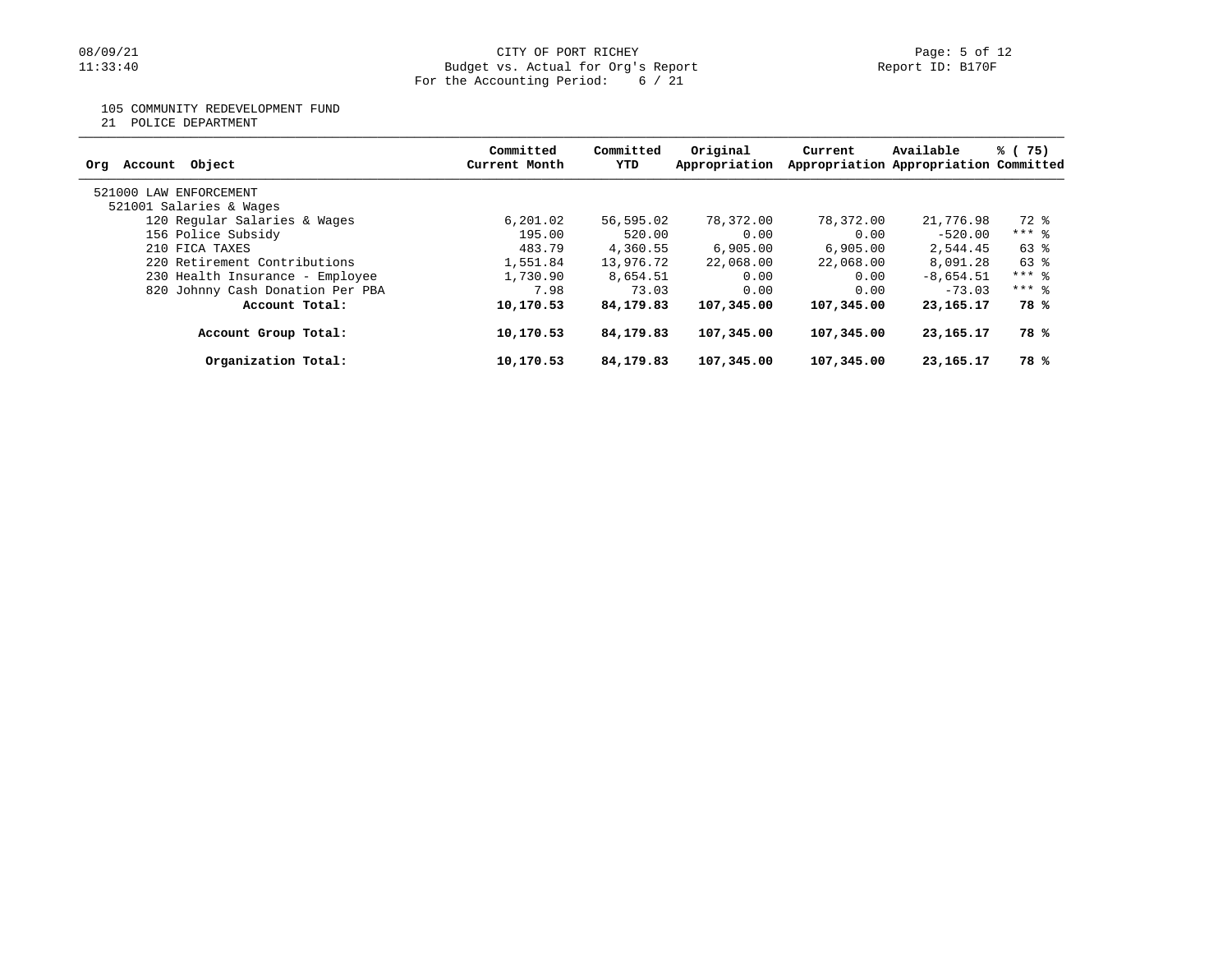### 08/09/21 CITY OF PORT RICHEY Page: 6 of 12 11:33:40 Budget vs. Actual for Org's Report Report ID: B170F For the Accounting Period: 6 / 21

### 105 COMMUNITY REDEVELOPMENT FUND

22 FIRE DEPARTMENT

| Account Object<br>Org           | Committed<br>Current Month | Committed<br>YTD | Original<br>Appropriation | Current    | Available<br>Appropriation Appropriation Committed | % (75)          |
|---------------------------------|----------------------------|------------------|---------------------------|------------|----------------------------------------------------|-----------------|
| 522000 FIRE CONTROL             |                            |                  |                           |            |                                                    |                 |
| 522001 Salaries & Wages         |                            |                  |                           |            |                                                    |                 |
| 120 Regular Salaries & Wages    | 6,300.31                   | 63,272.98        | 71,137.00                 | 71,137.00  | 7,864.02                                           | 89 %            |
| 130 Part-time Salaries & Wages  | 285.00                     | 3,923.50         | 6,750.00                  | 6,750.00   | 2,826.50                                           | 58 <sup>8</sup> |
| 140 Overtime                    | 109.47                     | 1,597.22         | 2,030.00                  | 2,030.00   | 432.78                                             | 79 %            |
|                                 |                            |                  |                           |            |                                                    |                 |
| 150 Incentive Pay               | 130.53                     | 1,339.02         | 2,299.00                  | 2,299.00   | 959.98                                             | 58 <sup>8</sup> |
| 160 Holiday Pay                 | 138.89                     | 1,409.64         | 2,400.00                  | 2,400.00   | 990.36                                             | 59 <sup>°</sup> |
| 210 FICA TAXES                  | 527.32                     | 5,425.43         | 4,764.00                  | 4,764.00   | $-661.43$                                          | $114$ %         |
| 220 Retirement Contributions    | 1,276.62                   | 13,386.06        | 15,189.00                 | 15,189.00  | 1,802.94                                           | 88 %            |
| 230 Health Insurance - Employee | 2,390.92                   | 11,993.83        | 14,365.00                 | 14,365.00  | 2,371.17                                           | $83$ $%$        |
| Account Total:                  | 11,159.06                  | 102,347.68       | 118,934.00                | 118,934.00 | 16,586.32                                          | 86%             |
| Account Group Total:            | 11,159.06                  | 102,347.68       | 118,934.00                | 118,934.00 | 16,586.32                                          | 86%             |
| Organization Total:             | 11,159.06                  | 102,347.68       | 118,934.00                | 118,934.00 | 16,586.32                                          | 86%             |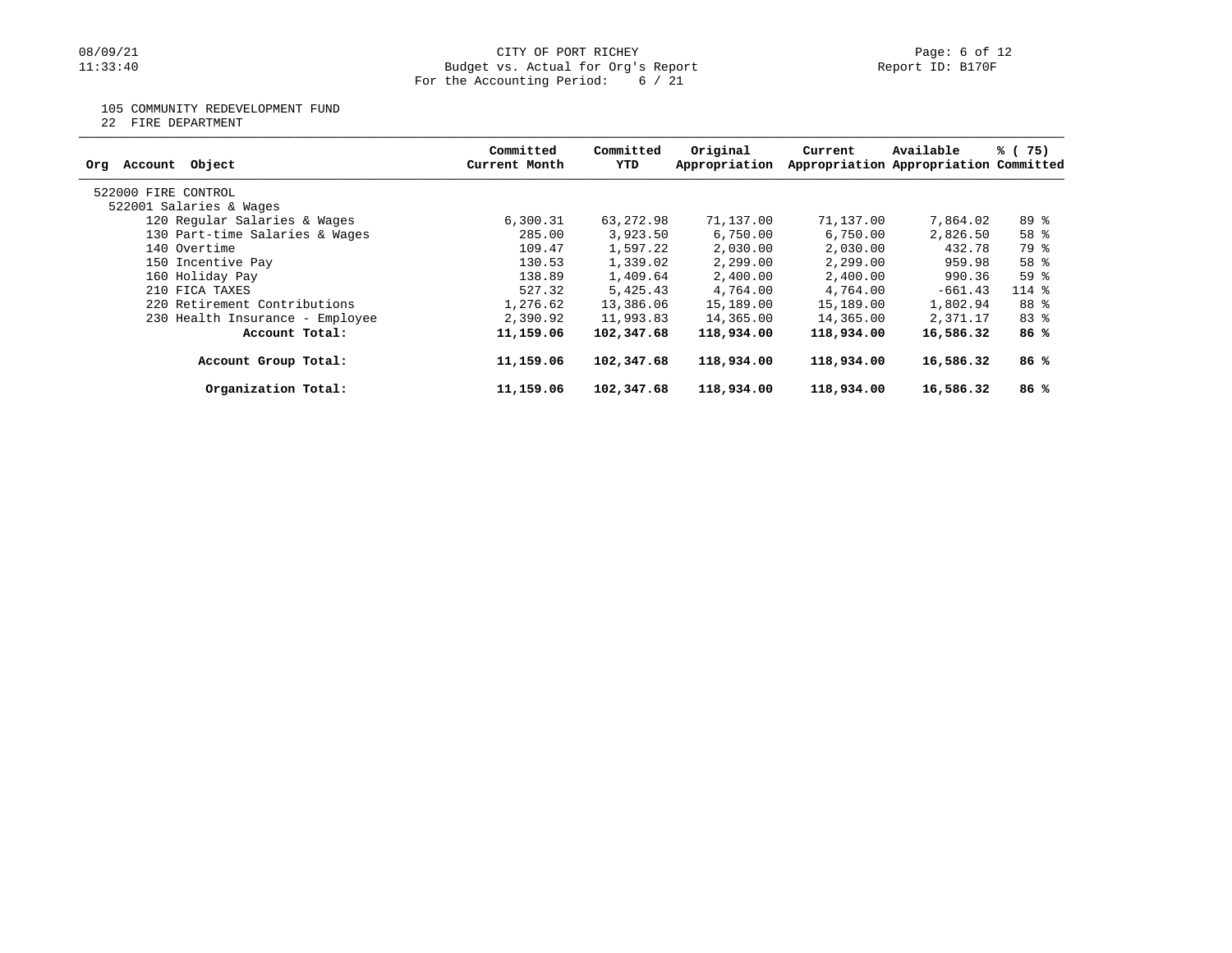## 105 COMMUNITY REDEVELOPMENT FUND

24 BUILDING DEPARTMENT

| Object<br>Account<br>Org        | Committed<br>Current Month | Committed<br>YTD | Original<br>Appropriation | Current    | Available<br>Appropriation Appropriation Committed | % (75)             |
|---------------------------------|----------------------------|------------------|---------------------------|------------|----------------------------------------------------|--------------------|
| 524000 PROTECTIVE INSPECTIONS   |                            |                  |                           |            |                                                    |                    |
| 524001 Salaries & Wages         |                            |                  |                           |            |                                                    |                    |
| 120 Regular Salaries & Wages    | 8,629.98                   | 101,679.81       | 135,800.00                | 135,800.00 | 34,120.19                                          | 75 %               |
| 140 Overtime                    | 0.00                       | 924.87           | 1,814.00                  | 1,814.00   | 889.13                                             | $51$ $\frac{6}{3}$ |
| 210 FICA TAXES                  | 636.42                     | 7,774.62         | 10,527.00                 | 10,527.00  | 2,752.38                                           | 74 %               |
| 220 Retirement Contributions    | 863.01                     | 10,260.52        | 13,761.00                 | 13,761.00  | 3,500.48                                           | 75 %               |
| 230 Health Insurance - Employee | 1,372.48                   | 12,541.04        | 12,290.00                 | 12,290.00  | $-251.04$                                          | $102$ %            |
| Account Total:                  | 11,501.89                  | 133,180.86       | 174,192.00                | 174,192.00 | 41,011.14                                          | 76 %               |
| 524300 Operating Expenditures   |                            |                  |                           |            |                                                    |                    |
| 563 Demolitions                 | 500.00                     | 1,271.17         | 10,000.00                 | 10,000.00  | 8,728.83                                           | $13*$              |
| Account Total:                  | 500.00                     | 1,271.17         | 10,000.00                 | 10,000.00  | 8,728.83                                           | $13*$              |
| Account Group Total:            | 12,001.89                  | 134,452.03       | 184,192.00                | 184,192.00 | 49,739.97                                          | 73 %               |
| Organization Total:             | 12,001.89                  | 134,452.03       | 184,192.00                | 184,192.00 | 49,739.97                                          | 73 %               |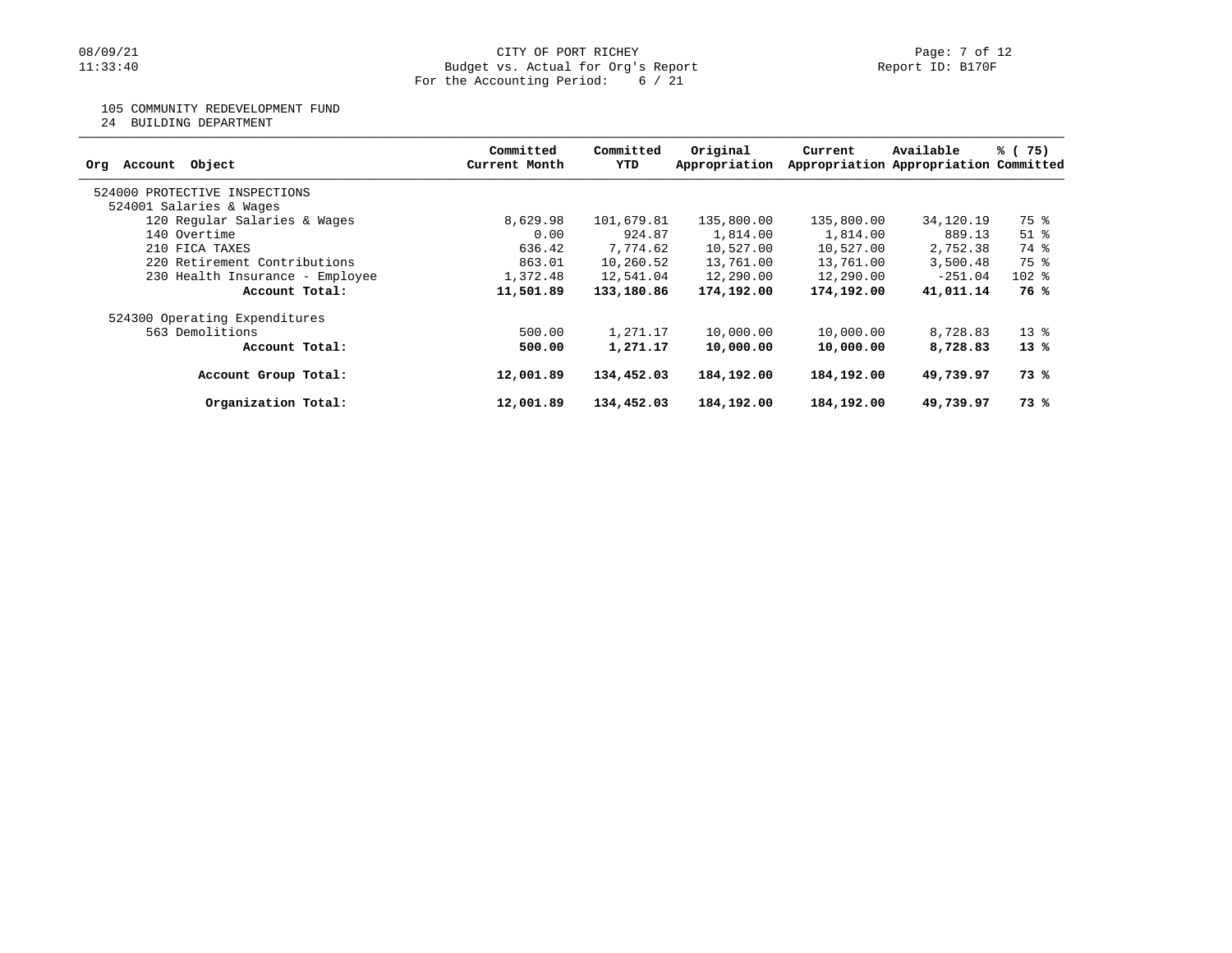# 08/09/21 CITY OF PORT RICHEY Page: 8 of 12<br>11:33:40 Budget vs. Actual for Org's Report Physics (Report ID: B170F Budget vs. Actual for Org's Report For the Accounting Period: 6 / 21

105 COMMUNITY REDEVELOPMENT FUND

26 HUMAN RESOURCES

| Object<br>Org<br>Account        | Committed<br>Current Month | Committed<br>YTD | Original<br>Appropriation | Current   | Available<br>Appropriation Appropriation Committed | % (75)   |
|---------------------------------|----------------------------|------------------|---------------------------|-----------|----------------------------------------------------|----------|
| 526000                          |                            |                  |                           |           |                                                    |          |
| 526001 Salaries & Wages         |                            |                  |                           |           |                                                    |          |
| 120 Regular Salaries & Wages    | 0.00                       | 5,242.79         | 13,000.00                 | 13,000.00 | 7,757.21                                           | 40 %     |
| 140 Overtime                    | 0.00                       | 92.87            | 225.00                    | 225.00    | 132.13                                             | $41$ $%$ |
| 210 FICA TAXES                  | 0.00                       | 402.52           | 1,017.00                  | 1,017.00  | 614.48                                             | $40*$    |
| 220 Retirement Contributions    | 0.00                       | 533.57           | 1,323.00                  | 1,323.00  | 789.43                                             | 40 %     |
| 230 Health Insurance - Employee | 0.00                       | 855.60           | 2,556.00                  | 2,556.00  | 1,700.40                                           | 338      |
| Account Total:                  | 0.00                       | 7,127,35         | 18,121.00                 | 18,121.00 | 10,993.65                                          | 39%      |
| Account Group Total:            | 0.00                       | 7,127,35         | 18,121.00                 | 18,121.00 | 10,993.65                                          | 39 %     |
| Organization Total:             | 0.00                       | 7,127,35         | 18,121.00                 | 18,121.00 | 10,993.65                                          | 39%      |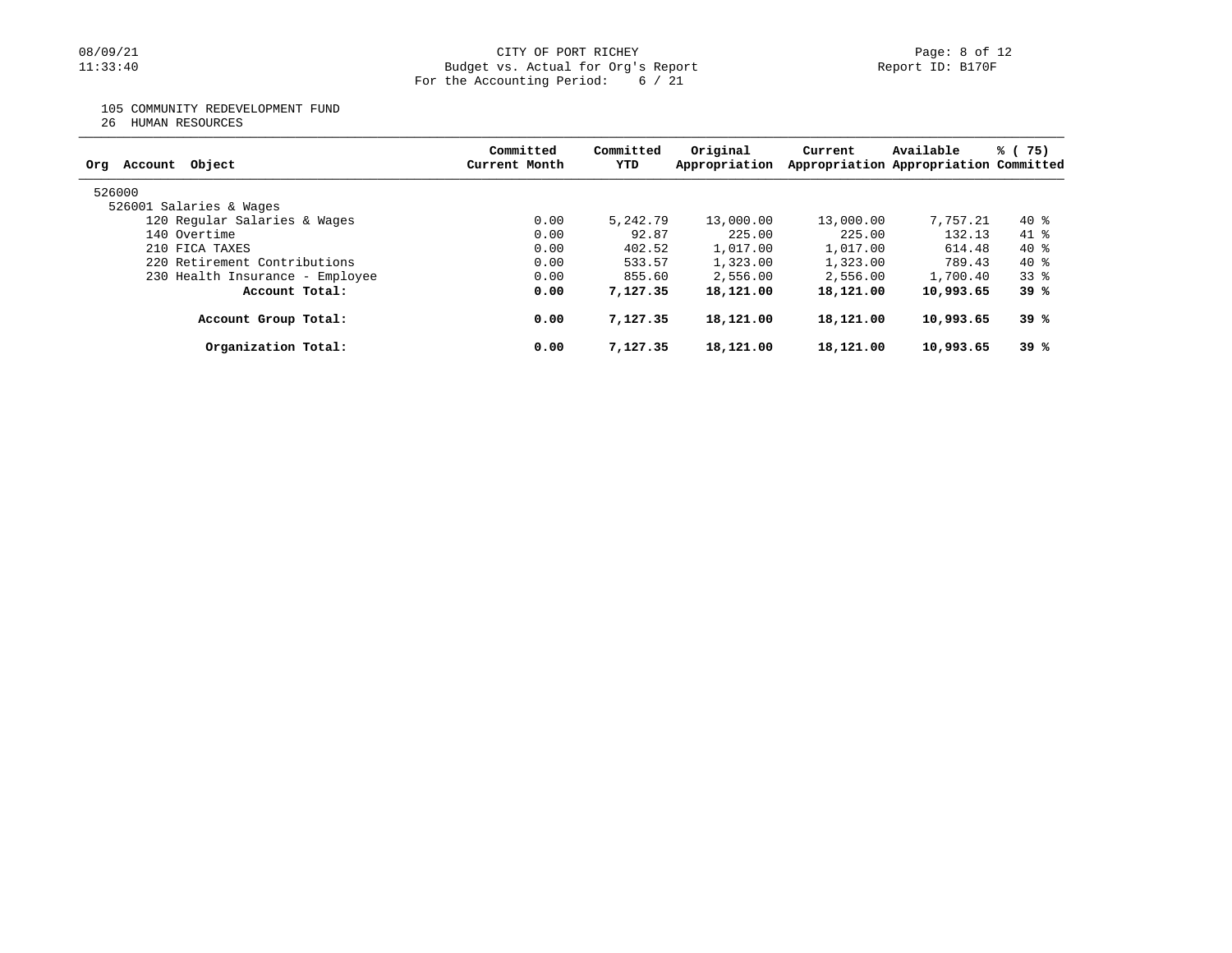# 08/09/21 CITY OF PORT RICHEY Page: 9 of 12<br>
Budget vs. Actual for Org's Report Page: 9 Of 12<br>
Page: 9 of 12 Budget vs. Actual for Org's Report For the Accounting Period: 6 / 21

105 COMMUNITY REDEVELOPMENT FUND

38 GRANTS

| Object<br>Account<br>Orq            | Committed<br>Current Month | Committed<br>YTD | Original<br>Appropriation | Current   | Available<br>Appropriation Appropriation Committed | % (75) |
|-------------------------------------|----------------------------|------------------|---------------------------|-----------|----------------------------------------------------|--------|
| 538000<br>538800 GRANT EXPENDITURES |                            |                  |                           |           |                                                    |        |
| 801 Community Grant Programs        | 0.00                       | 5,000.00         | 50,000.00                 | 50,000.00 | 45,000.00                                          | 10 %   |
| Account Total:                      | 0.00                       | 5,000.00         | 50,000.00                 | 50,000.00 | 45,000,00                                          | 10 %   |
| Account Group Total:                | 0.00                       | 5,000,00         | 50,000,00                 | 50,000.00 | 45,000,00                                          | 10 %   |
| Organization Total:                 | 0.00                       | 5,000,00         | 50,000,00                 | 50,000.00 | 45,000,00                                          | 10 %   |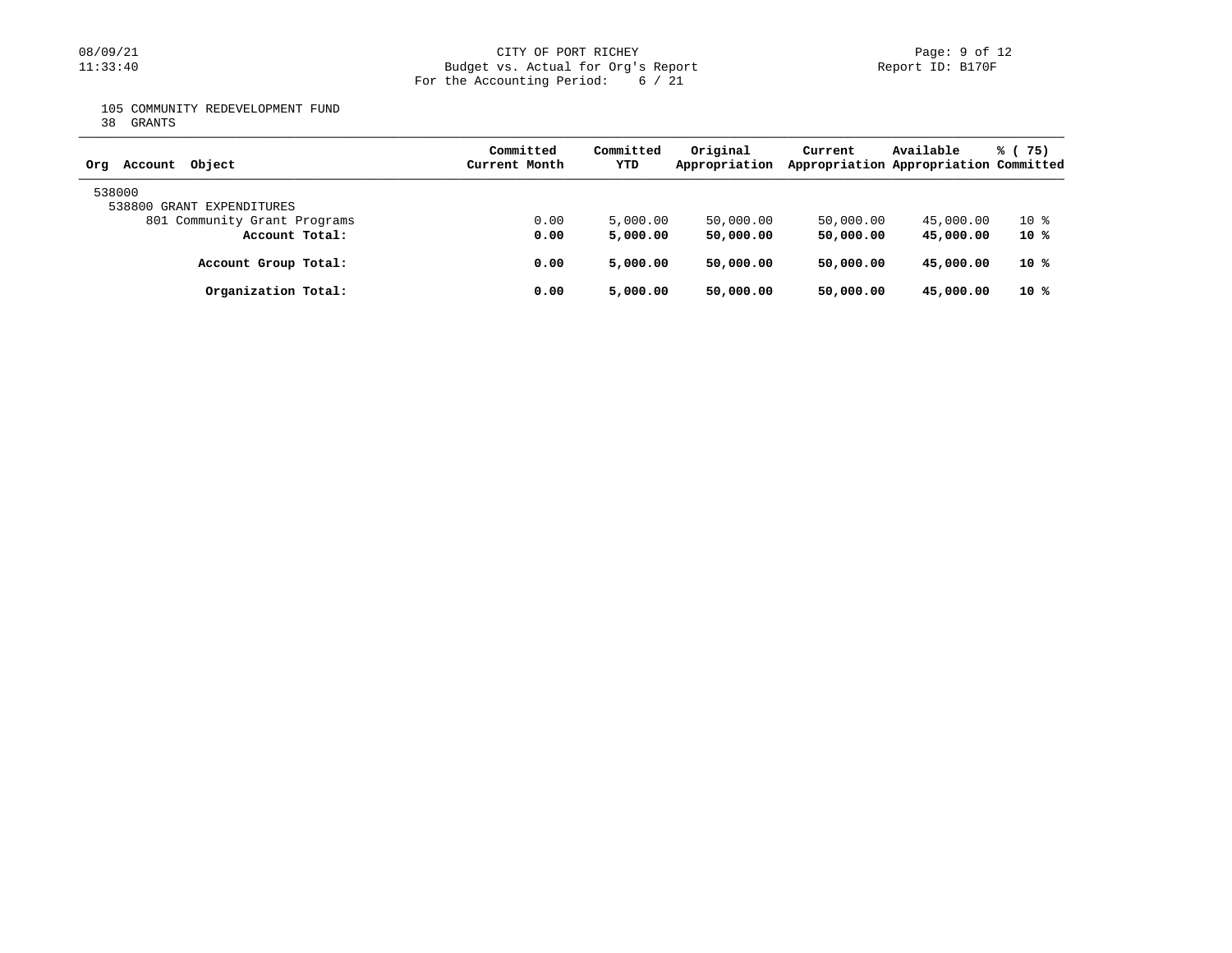105 COMMUNITY REDEVELOPMENT FUND

41 PUBLIC WORKS DEPARTMENT

| Committed<br>Current Month | Committed<br>YTD | Original   | Current                                                                                                    | Available     | % (75)                                                                                                                                                                                                                             |
|----------------------------|------------------|------------|------------------------------------------------------------------------------------------------------------|---------------|------------------------------------------------------------------------------------------------------------------------------------------------------------------------------------------------------------------------------------|
|                            |                  |            |                                                                                                            |               |                                                                                                                                                                                                                                    |
|                            |                  |            |                                                                                                            |               |                                                                                                                                                                                                                                    |
| 0.00                       |                  | 15,758.00  |                                                                                                            |               | 69 %                                                                                                                                                                                                                               |
| 0.00                       |                  | 1,275.00   |                                                                                                            |               | 0 %                                                                                                                                                                                                                                |
| 0.00                       |                  | 1,300.00   |                                                                                                            |               | 64 %                                                                                                                                                                                                                               |
| 0.00                       |                  | 1,700.00   |                                                                                                            | 605.83        | 64 %                                                                                                                                                                                                                               |
| 0.00                       |                  | 0.00       |                                                                                                            |               | $***$ 8                                                                                                                                                                                                                            |
| 0.00                       |                  | 20,033.00  |                                                                                                            | 5,440.63      | 73 %                                                                                                                                                                                                                               |
|                            |                  |            |                                                                                                            |               |                                                                                                                                                                                                                                    |
| 0.00                       |                  | 150,000.00 |                                                                                                            |               | 0 <sup>8</sup>                                                                                                                                                                                                                     |
| 0.00                       |                  | 150,000.00 |                                                                                                            | 150,000.00    | 0 %                                                                                                                                                                                                                                |
| 0.00                       |                  | 170,033.00 |                                                                                                            | 155,440.63    | ९ %                                                                                                                                                                                                                                |
| 0.00                       |                  | 170,033.00 |                                                                                                            | 155,440.63    | 9 %                                                                                                                                                                                                                                |
|                            |                  |            | 10,941.78<br>0.00<br>834.58<br>1,094.17<br>1,721.84<br>14,592.37<br>0.00<br>0.00<br>14,592.37<br>14,592.37 | Appropriation | Appropriation Appropriation Committed<br>15,758.00<br>4,816.22<br>1,275.00<br>1,275.00<br>465.42<br>1,300.00<br>1,700.00<br>0.00<br>$-1,721.84$<br>20,033,00<br>150,000.00<br>150,000.00<br>150,000.00<br>170,033.00<br>170,033.00 |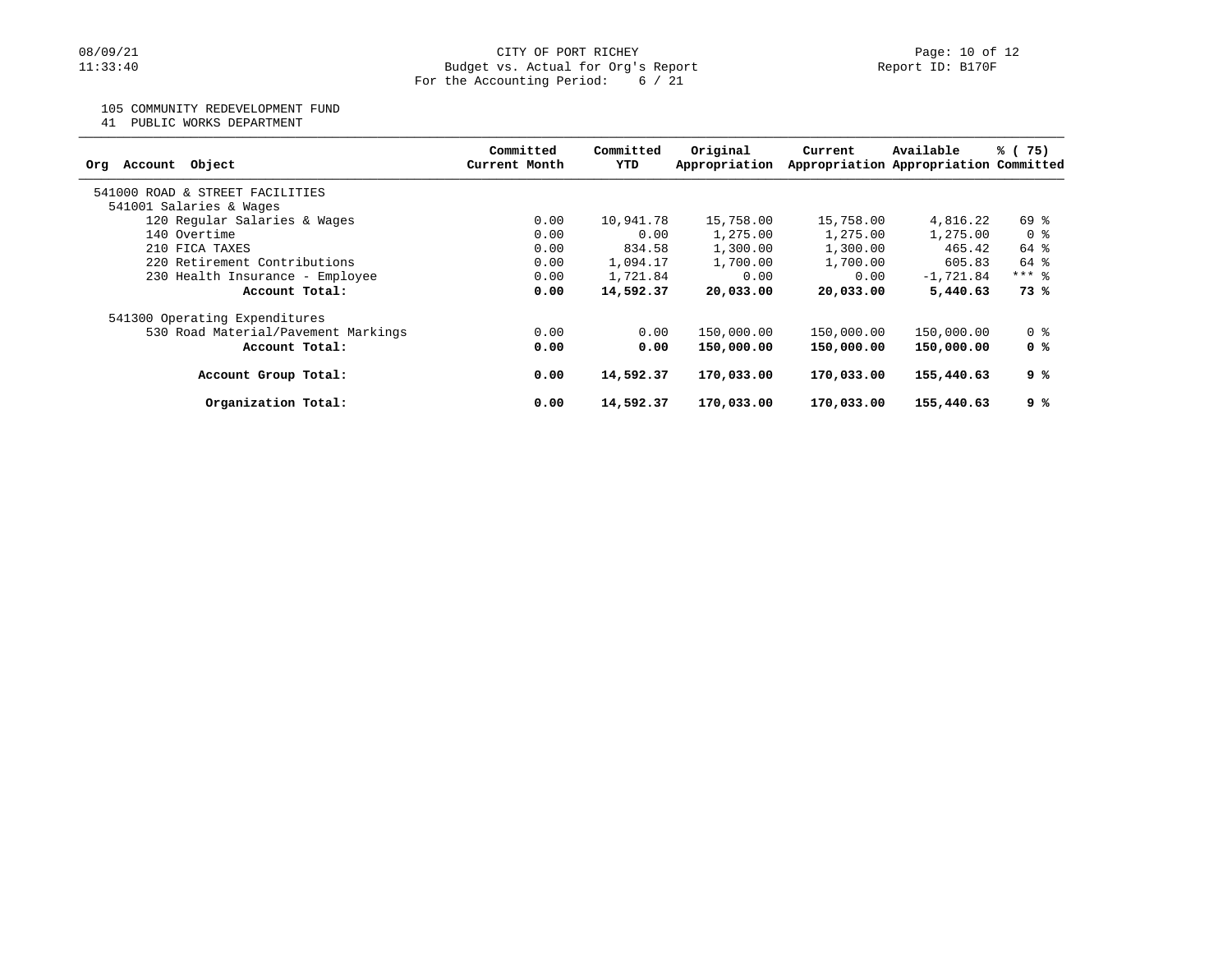## 105 COMMUNITY REDEVELOPMENT FUND

59 OTHER ECONOMIC ENVIRONMENT

| Object<br>Account<br>Orq                                           | Committed<br>Current Month | Committed<br>YTD | Original<br>Appropriation | Current    | Available<br>Appropriation Appropriation Committed | % (75)         |
|--------------------------------------------------------------------|----------------------------|------------------|---------------------------|------------|----------------------------------------------------|----------------|
| 559000 OTHER ECONOMIC ENVIRONMENT<br>559300 OPERATING EXPENDITURES |                            |                  |                           |            |                                                    |                |
| 328 Professional Services                                          | 10,783.73                  | 39,367.73        | 0.00                      | 0.00       | $-39, 367, 73$                                     | $***$ 8        |
| 479 City Events                                                    | 0.00                       | 0.00             | 15,000.00                 | 15,000.00  | 15,000.00                                          | 0 %            |
| 507 DREDGING                                                       | 0.00                       | 35,484.25        | 0.00                      | 0.00       | $-35, 484, 25$                                     | $***$ 8        |
| 540 Membership Fees                                                | 0.00                       | 175.00           | 175.00                    | 175.00     | 0.00                                               | $100*$         |
| Account Total:                                                     | 10,783.73                  | 75,026.98        | 15,175.00                 | 15,175.00  | $-59,851.98$                                       | 494%           |
| 559600 CAPITAL OUTLAY                                              |                            |                  |                           |            |                                                    |                |
| 607 Dredging Contingencies                                         | 0.00                       | 2,050.00         | 300,000.00                | 300,000.00 | 297,950.00                                         | 1 <sup>8</sup> |
| 631 Road Improvements                                              | 0.00                       | 3,105.00         | 255,000.00                | 255,000.00 | 251,895.00                                         | 1 <sub>8</sub> |
| 699 Sidewalk Construction Capital Outlay                           | 0.00                       | 0.00             | 20,000.00                 | 20,000.00  | 20,000.00                                          | 0 <sup>8</sup> |
| Account Total:                                                     | 0.00                       | 5,155.00         | 575,000,00                | 575,000.00 | 569,845.00                                         | 1%             |
| Account Group Total:                                               | 10,783.73                  | 80,181.98        | 590,175.00                | 590,175.00 | 509,993.02                                         | $14*$          |
| Organization Total:                                                | 10,783.73                  | 80,181.98        | 590,175.00                | 590,175.00 | 509,993.02                                         | $14*$          |